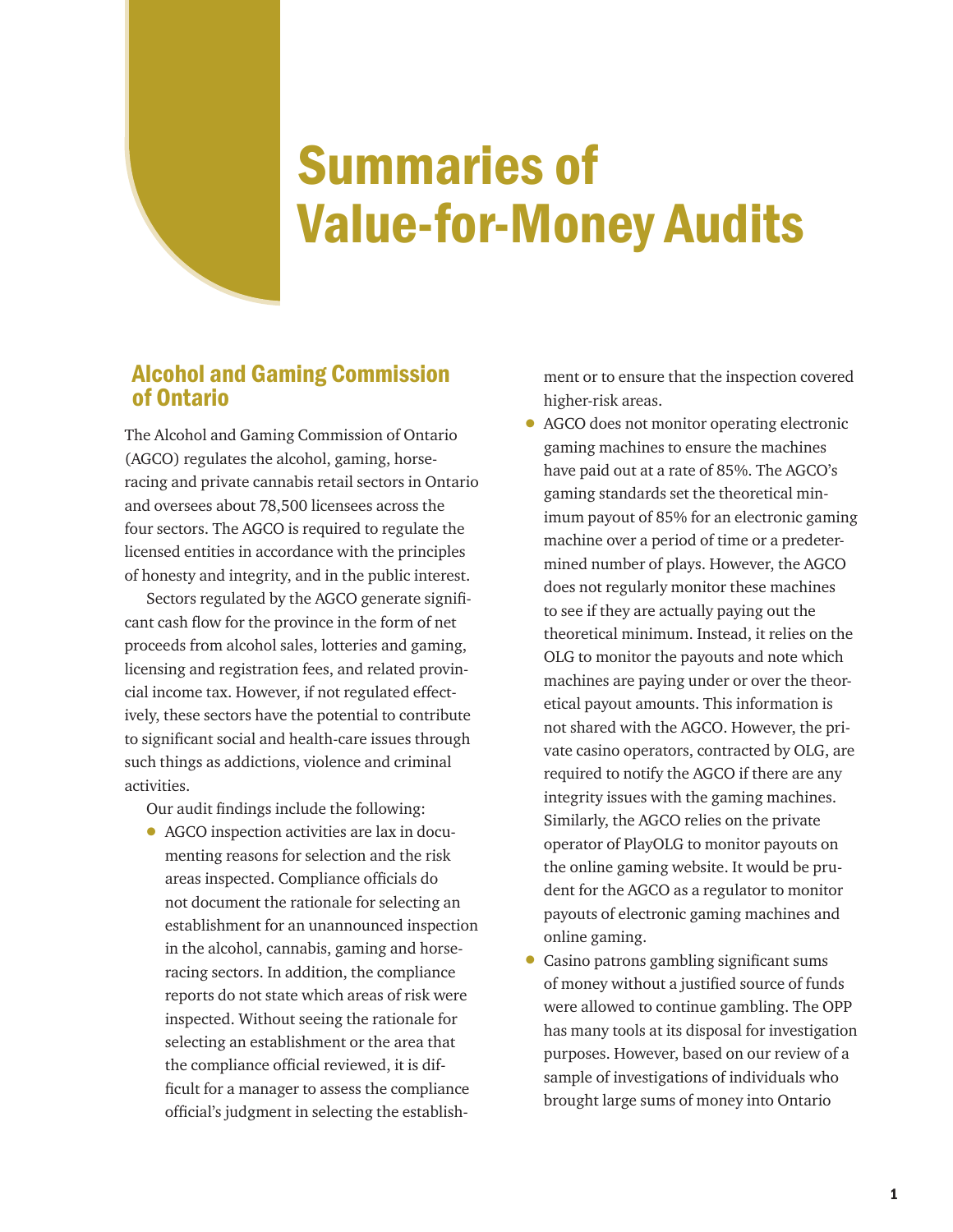casinos and either did not report an occupation or reported one that would not support the funds wagered or otherwise transacted, the OPP relied mainly on a criminal background check and rarely performed any additional checks or interviews with the individuals.

• Most recreational cannabis sold in the province continues to be sold illegally. Despite the legalization of cannabis in October 2018, the illegal sale of recreational cannabis accounted for about 80% of cannabis sales in the province in 2019/20. Legal sales increased from about 5% of total sales in the fourth quarter of 2018 with only the government's online store in operation (Ontario Cannabis Store) to about 20% in the first quarter of 2020 with 49 private retail stores operating as of March 2020. One of the core objectives of the Ontario Cannabis Store is to move consumers from the illegal to the legal market.

#### Bereavement Authority of Ontario

The Bereavement Authority of Ontario (Bereavement Authority) was established in 2016 to promote the rights and safety of consumers purchasing funeral and burial or cremation services. Besides consumer protection and education, the Bereavement Authority's key operations include licensing and inspections of funeral homes, transfer services (transferring the deceased as needed—for example, to the place of interment), cemeteries and crematoriums.

Our audit found that the Bereavement Authority has spent its early years establishing itself as a new regulator by building and maintaining good working relationships with the operators of funeral homes, transfer services, cemeteries and crematoriums with an aim to promote greater compliance. Its enforcement approach is to educate licensees and other operators by issuing letters requesting compliance, issuing guidelines and providing long periods of time to address licensing issues. However, we found that a stronger regulatory approach is needed to protect and educate consumers who purchase bereavement services and products.

Some of our significant findings are as follows:

- **Most funeral homes and other operators do not readily disclose prices to consumers**. We found that prices for essential bereavement-related products and services were not transparent and often difficult to obtain. We found that only 26 out of a sample of 100 licensed operators of funeral homes, transfer services, cemeteries and crematoriums posted their price list on their websites.
- **Funeral-selling practices can still include pressure tactics and the provision of misleading information**. During our audit, we engaged a firm to conduct mystery shopping at a total of 100 licensed operators of funeral homes, transfer services, cemeteries and crematoriums of various sizes across Ontario. The mystery shoppers acted as consumers shopping for funeral services and products at each of these licensed operators via telephone calls and/or in-person visits. For half of the sampled operators, the mystery shoppers experienced sales pressure and/or were given misleading information.
- **Prices for the same or similar services varied significantly**. When the mystery shoppers inquired about the cost of a basic cremation at the 70 operators sampled where direct cremation service was offered, the quotes varied significantly, from a low of \$512 in Windsor to a high of \$8,000 in Toronto.
- **All cemeteries are required by regulation to renew their licences annually with the Bereavement Authority, but not all do**. We found that, as of August 2020, out of a total of 2,368 cemetery operators in Ontario, 277, or 12%, were operating without their licences renewed, and 207 of these operators had not renewed their licences nor filed any other reports with the Bereavement Authority since its inception in 2016.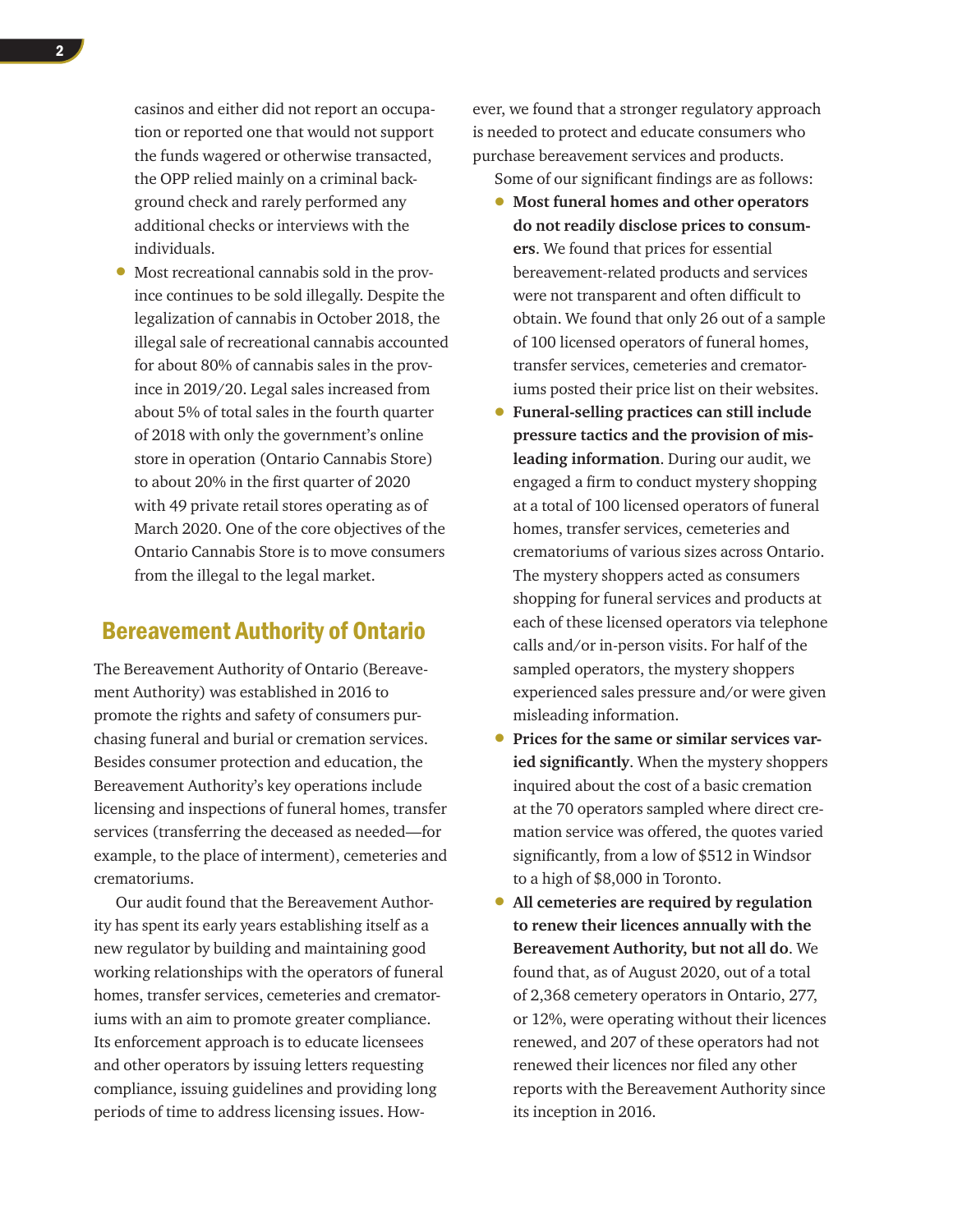- **The Bereavement Authority's oversight of care and maintenance funds for 166 cemetery operators needs to be actioned**. We found that, of the 1,984 cemetery operators that reported having a care and maintenance fund, 166 of them had not filed the required care and maintenance report as of June 2020. Based on the most recent information available, the 166 cemetery operators collectively hold a total of \$2.1 million of consumer monies in these care and maintenance funds.
- **Between 2016/17 and 2019/20, the Bereavement Authority inspected only 3.4% of all licensed funeral homes and other operators**. Inspections are not conducted on a proactive basis but instead are generally reactive in nature. The Bereavement Authority had yet to develop a risk-based framework to identify which licensed and unlicensed operators should be inspected or investigated based on their history of complaints, inspection results and other risk factors.
- **The Bereavement Authority does not coordinate inspection efforts with public health units and the Ministry of Labour**. We noted that the Bereavement Authority has never examined the necessity of the various types of inspections nor collaborated with any public health units or the Ministry of Labour to determine whether a more co-ordinated or comprehensive province-wide inspection approach is needed.
- **The Ministry of Environment, Conservation and Park's monitoring of air emissions from crematoriums is insufficient and inconsistent**. Crematorium operators in Ontario are required to obtain Environmental Compliance Approvals from the Environment Ministry. These Approvals are meant to confirm that cremation equipment meets the air emission standards in the Environmental Protection Act and its regulations. However, we noted that these Approvals do not expire, and of the 70 crematoriums with an Approval, there are 25

whose only Approvals are from more than two decades ago. These Approvals either included no terms and conditions, or less stringent ones than more recent Approvals.

#### Blood Management and Safety

Hospitals in Ontario obtain their blood components and products from Canadian Blood Services, a national body that was established in 1998. All **blood components** used in Ontario hospitals are obtained from Canadian donors who voluntarily provided blood without compensation to Canadian Blood Services. In contrast, Canadian Blood Services purchases most processed **blood products** it supplies to Ontario hospitals from foreign countries, primarily through the United States and others in Europe. Canadian Blood Services informed us this is because there are no licensed Canadian drug manufacturers that have the capacity to fractionate plasma into these blood products.

The Ontario Ministry of Health (Ministry) and all Canadian provinces and territories except Quebec (which has its own blood service) provide funding to Canadian Blood Services. It was created in response to a major blood system crisis in Canada when approximately 2,000 people contracted HIV and another 30,000 contracted hepatitis C from tainted blood.

In 2019/20, the Ministry of Health contributed \$562 million to Canadian Blood Services—representing about 50% of total funding from all provinces and territories—to provide blood components and products to Ontario hospitals at no cost to them. About 40% of this funding went toward blood components; the other 60% went toward blood products.

Our audit found that while the supply of blood components and products as of August 2020 was safe and has been reasonably reliable, the COVID-19 pandemic has magnified existing weaknesses in the reliability of the supply of the immunoglobulin (Ig) blood product: Canadian Blood Services' self-sufficiency in collecting enough plasma to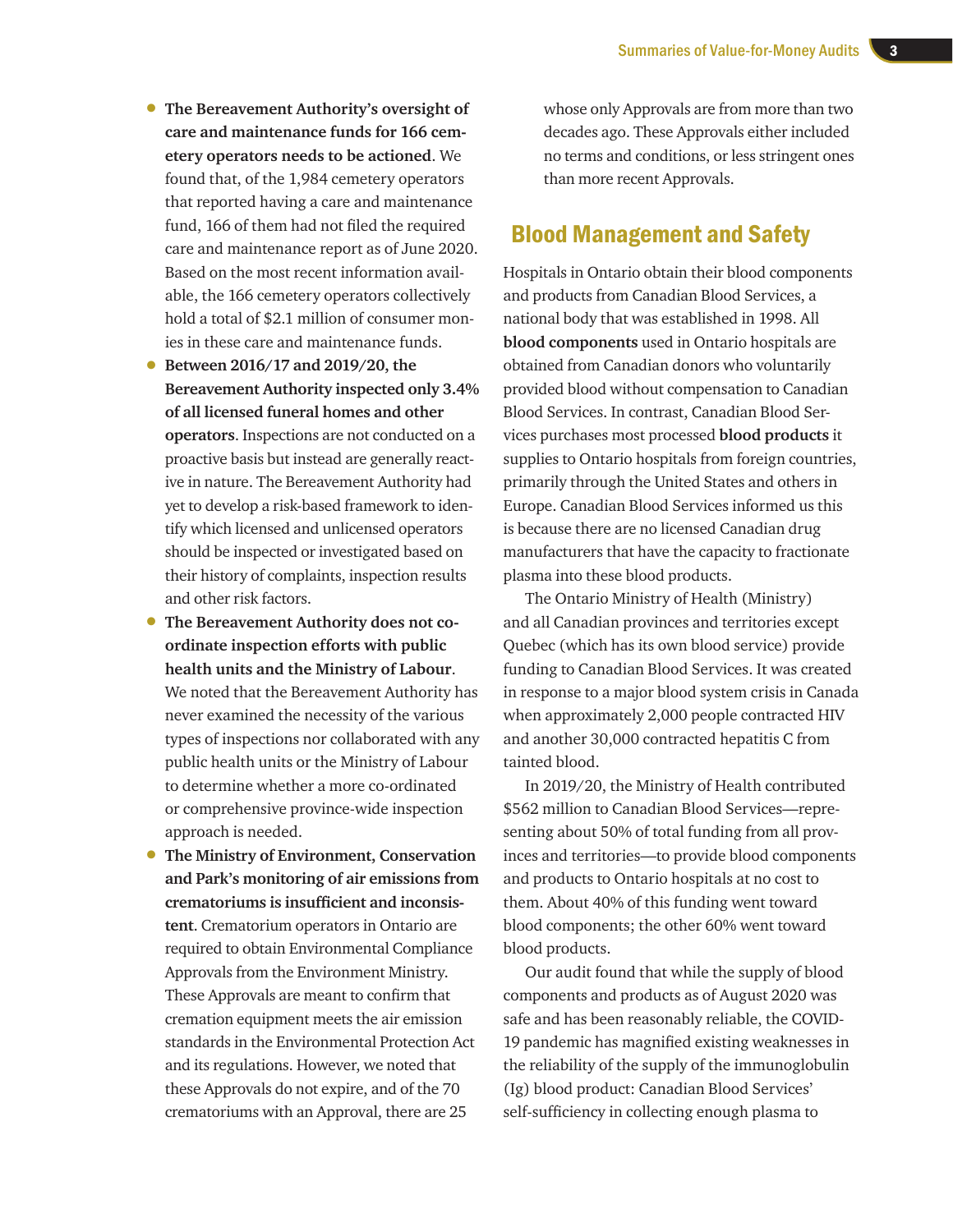produce this blood product, at 13.7% in 2019/20, falls far short of its own goal of obtaining 50% of blood plasma needed for this product in Canada. Canadian Blood Services continues to rely primarily on US-based suppliers to provide blood products, though it also has some Europe-based suppliers to offset the risk. Given the significant lead time needed (up to a year) to fractionate plasma and produce immunoglobulins (Ig), the effect of the COVID-19 pandemic on the supply of Ig has not yet been realized. However, these US-based suppliers are at risk of becoming less dependable in supplying Canada, with early estimates indicating as much as a 15% decrease in plasma supply given increasing global demands and the potentially reduced donations during the COVID-19 pandemic.

The following are some of our significant findings:

- Ontario relies heavily on suppliers in the United States for essential and high-demand blood products including immunoglobulins (Ig), which is fractionated from plasma collected by these suppliers. This reliance on US-based suppliers presents a risk to the health of people in Ontario who need these products, should the supply chain be disrupted. Both the Ministry and Canadian Blood Services first acknowledged this risk in 2013. However, the percentage of Ig made from plasma collected by Canadian Blood Services has steadily decreased since then, and is now down to 13.7% compared to 22.7% in 2013/14.
- Hospital use and waste of blood is not well reported and tracked. Although Canadian Blood Services encourages hospitals to report their use through the Blood Component and Product Disposition Database, some hospitals either do not report or report inconsistently. The Ministry cannot effectively minimize waste from expired blood components and products using the information from Canadian Blood Services because Canadian Blood Services has no way to confirm if the self-

reporting from hospitals is accurate. The Ministry has introduced several programs to help redistribute blood components and products between hospitals in an attempt to reduce waste; however, without an electronic inventory system, their effectiveness is limited.

## Condominium Oversight in Ontario

The Condominium Authority of Ontario's (Condo Authority) responsibilities include educating condo corporation directors, maintaining a public registry of condo corporations, and overseeing and managing the operations of the Condominium Authority Tribunal, which resolves certain condo disputes. The Condominium Management Regulatory Authority of Ontario's responsibilities include licensing, handling complaints, inspection, and investigation and enforcement of condo managers and management companies.

In Ontario, the *Condominium Act, 1998* (Act) and the *Condominium Management Services Act, 2015* are the key pieces of legislation that regulate the condo sector. The Ministry of Government and Consumer Services (Ministry) initiated a review of the Act in 2012 and 2013 that resulted in reforms to the Act in 2015. Those reforms included the creation of the two administrative authorities.

We found that many of the reforms have still not been implemented five years after they were passed. The existing model for the condo sector does not provide effective consumer protection and does not address the risks that exist for condo owners and buyers.

Our audit also found that the mandate given to the Condo Authority under the Act is limited compared with the mandates of other administrative authorities in Ontario, such as the Bereavement Authority of Ontario, the Electrical Safety Authority and Tarion Warranty Corporation. The Condo Authority lacks the ability to inspect or investigate potential abuses or misconduct by condo boards, or to get involved in the challenges of effective board governance, such as ensuring sound elections to the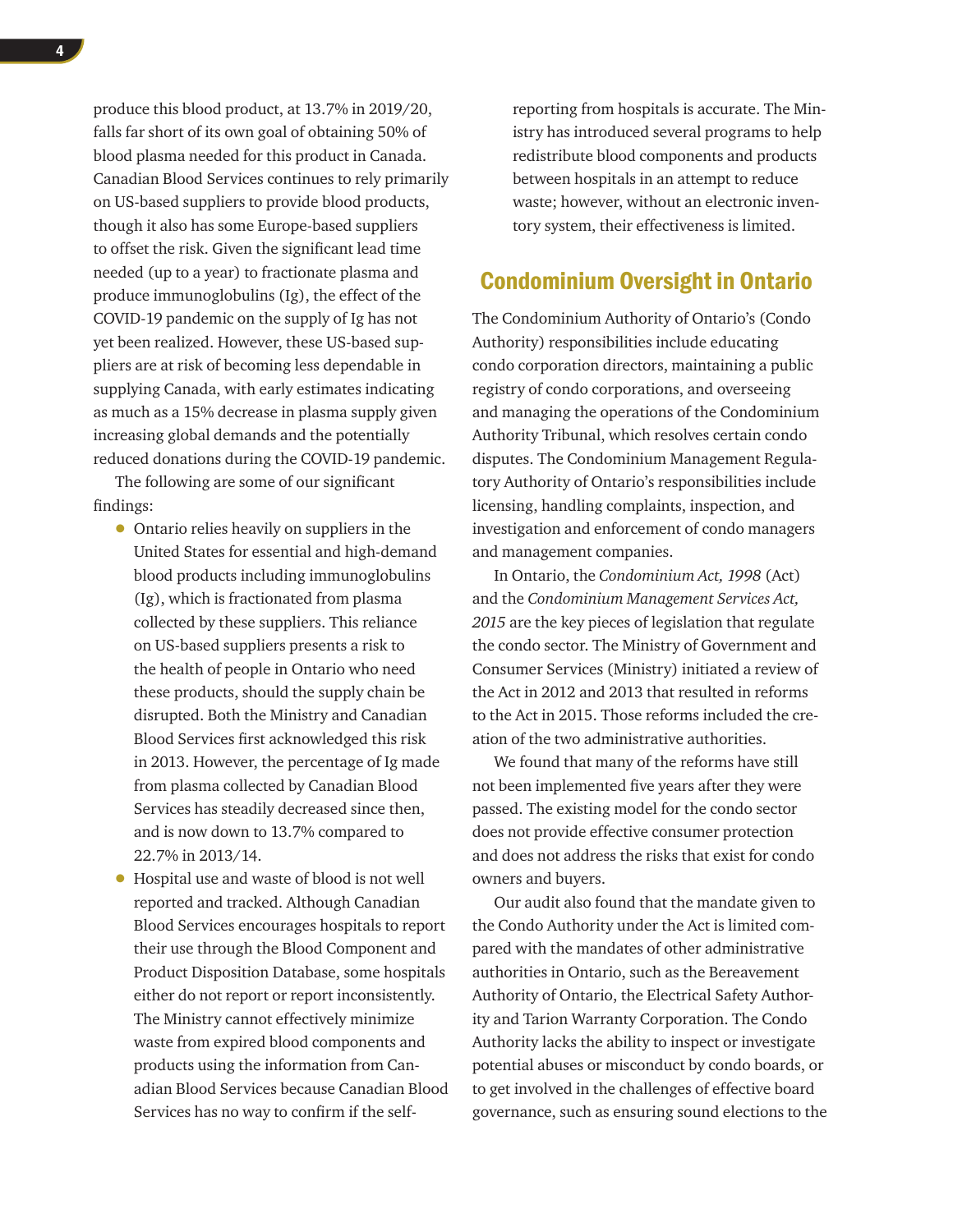board and effective financial management of the condo corporation. These limitations impact the ability of condo owners and purchasers to obtain assistance to best manage their ownership interests.

The Condominium Authority Tribunal (Tribunal), created in November 2017 under the Condo Authority with an aim to provide a quick and inexpensive adjudication function to resolve disputes in condo communities, can only hear disputes specifically related to records maintained by condo corporations and condo owners' rights to access those records as of the end of September 2020. We found that the only recourse open to condo owners for other issues—including condo board governance, condo fees for use of common areas and issues related to condo living such as infestation and noise—is to seek relief through private mediation and arbitration or through the courts, depending on the issue (or ultimately seek to change their condo board or stand for election themselves).

The following are some of our significant findings:

- **Initial developer-set condo fees are typically understated**. Our audit found that 47 condo boards, representing approximately 73% of the 63 boards that responded to the relevant question in our survey, experienced significant increases in condo fees, ranging from 10% to over 30%, in the first two years after the condo's registration. The impact of understated condo fees was also reflected in our survey of 518 condo owners, representing 75% of the ones we surveyed, who experienced increases in condo fees ranging from 10% to over 50% in the five years up to August 2020.
- **The majority of condo boards surveyed were required to increase reserve fund contributions by an average of 50%**. Condo fees paid by owners cover monthly operating expenses and also include an amount that the condo corporation sets aside to pay for future major repairs and replacement of the

building's assets and other common areas. This amount goes into a reserve fund. We found that 69% of the 32 condo boards that responded to the relevant question in our survey did not have adequate amounts set aside in their reserve funds to plan for repairs and replacements of common areas and assets in their older condo buildings—those registered in 1980 and 2000.

- **Hundreds of unlicensed individuals and companies provide condo management services**. We identified 316 individuals and 156 companies that did not hold licences but were listed in the Condo Authority's public registry as providing condo management services and were associated with a total of 713 condo boards with over 44,000 units, as of February 2020.
- **Over 6,000 ineligible condo directors serve on boards**. We found that about 6,420 directors of condo boards (approximately 17% of the 37,568 directors active as of April 30, 2020) had not completed the legislatively required training within the six-month timeline, based on the information available to us. These individuals ceased to be eligible to remain as directors as per the Act, yet they continued to serve.
- **Condo owners face difficulties and barriers in accessing condo corporation information**. We found that condo owners did not get part or all of the information to which they sought access in 21 (51%) of 41 cases before the Tribunal. In these 21 cases, condo corporations were not required under the law to maintain information such as lists of permanent, temporary and contract staff employed by the condo corporation and support for the condo board's approval of a contract renewal—information that is important to condo owners.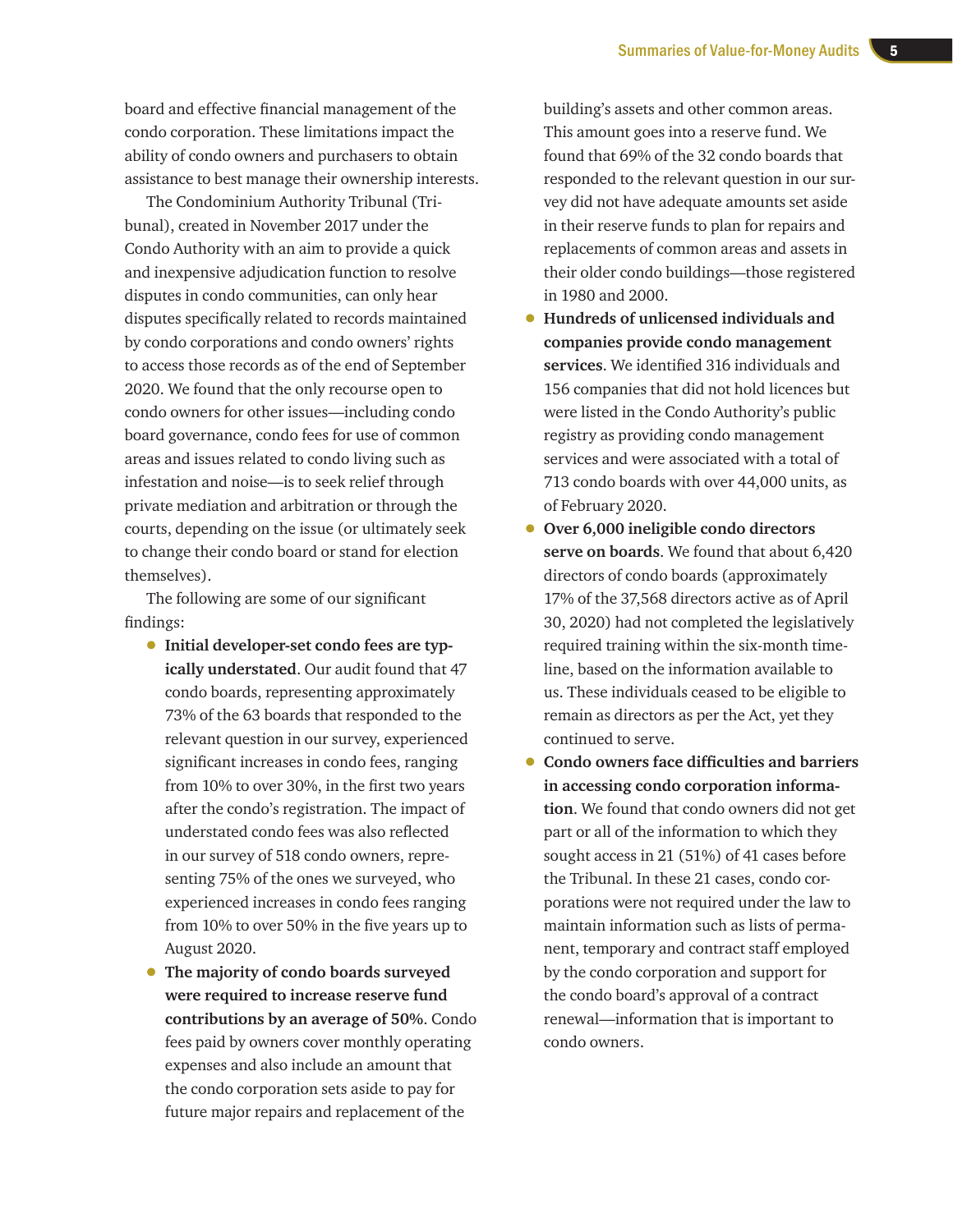## Curriculum Development, Implementation and Delivery

The goal of the Ministry of Education is that students acquire the skills and knowledge they need to reach their full potential. Accomplishing this goal requires curricula that are current, relevant, balanced, developmentally appropriate and coherent from Kindergarten to Grade 12. The Ministry is responsible for developing the curricula to be taught to students and assessment policies to be used by educators. A substantial portion of the current curricula was developed many years ago. In fact, 15% of curricula subjects taught in the province were developed and put into practice at least 15 years ago, and an additional 51% were released between 10 and 14 years ago.

School boards are responsible for ensuring that their staff are implementing all curriculum expectations. Teachers are responsible for developing appropriate instructional strategies to help students achieve the curriculum expectations contained in the curriculum documents, and for developing appropriate methods for assessing, evaluating and reporting student achievement of the expectations, while principals supervise and evaluate the performance of teachers in this regard. We found that there are no formal processes in place at the Ministry, school boards or schools to provide assurance that all curricula are being taught effectively across the entire school system.

Some of our significant findings include:

• Curriculum was released without sufficient time for school boards and schools to review it and for teachers to prepare instructional materials and resources to properly implement it. We found four of the five most recently released curricula were released with little time for schools to prepare for their effective implementation. For example, the Health and Physical Education Elementary 2019 curriculum was released on August 21, 2019, just 10 days before schools were required to implement it on September 3, 2019.

- Many textbooks are old and not relevant or relatable to students. Several Ontario curricula have not been revised for over a decade and many of the corresponding textbooks on the Ministry's list of approved books are just as old. For example, Grades 9 and 10 math textbooks have been on the list for use for an average of 15 years since they were initially approved, and Grades 11 and 12 math textbooks have been on the list for an average of 12 years since they were initially approved. Although these textbooks covered 85% of the curriculum content at the time they were last revised for the relevant subjects, they do not always reflect current social, political and environmental issues. Examples in the textbooks are also outdated in some cases. In addition, we found examples of older textbooks being used with outdated terminology no longer considered appropriate when referring to Indigenous people.
- Province-wide student assessments (EQAO) test only two subject areas and do not provide a good measure of overall learning achieved by students across the province or within school boards. Assessments by the Education Quality and Accountability Office (EQAO)—a crown agency of the Province—test reading, writing and mathematics. This accounts for only two subject areas (language and math) of the seven mandatory subject areas offered in elementary schools and 18 subject areas offered in secondary schools. Further, assessments occur at four intervals in the span of a student's 12- to 14-year public schooling, but no standardized testing is scheduled in the student's senior years, Grades 11 or 12. We noted that all other Canadian provinces have standardized provincial assessments in select subjects and grades. However, in many cases, the tests are conducted in a student's senior high school year, and the result of a test counts to some degree toward the student's final mark.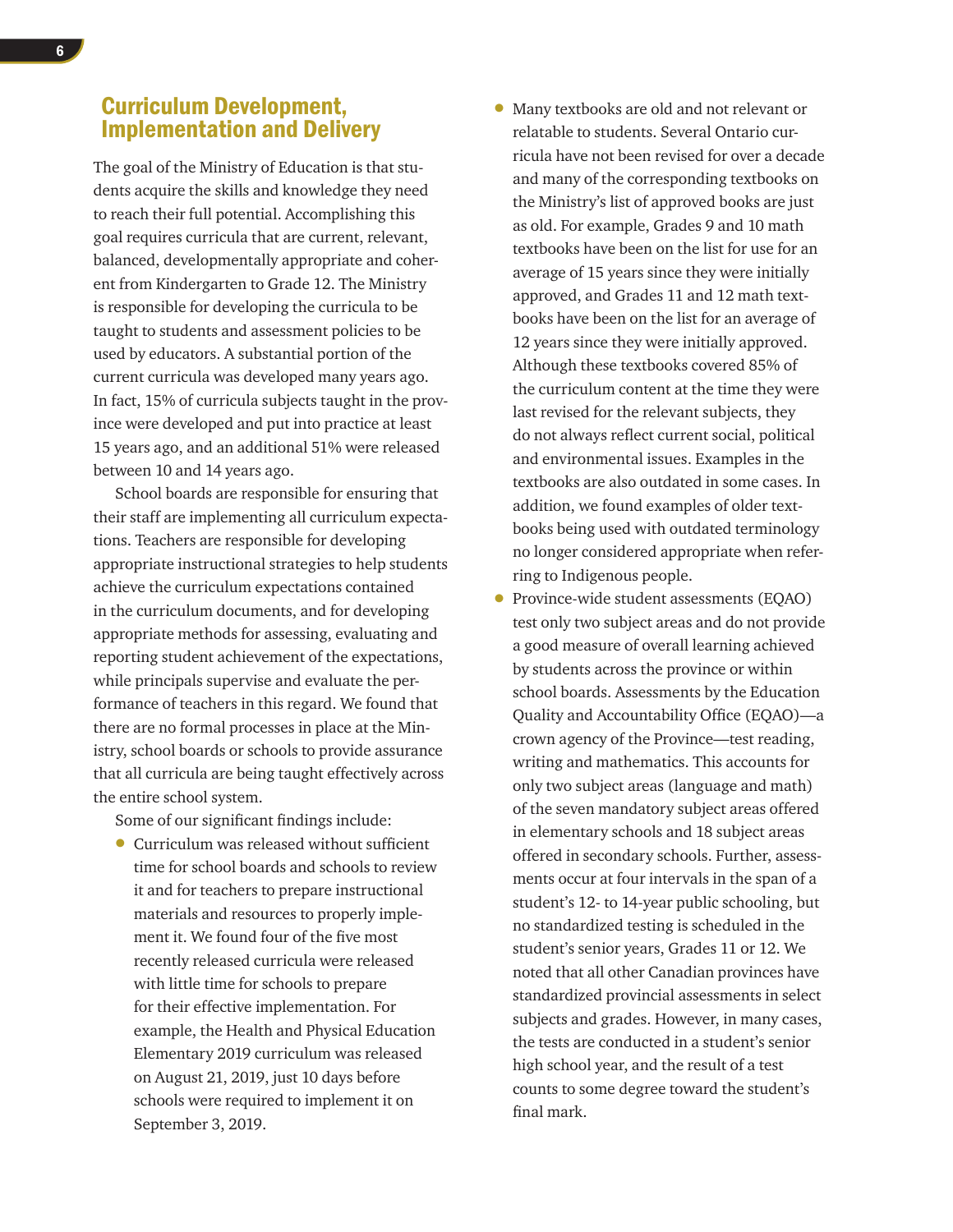• Varying levels of student instruction took place during the COVID-19 pandemic, as the Ministry did not provide clarity on all expectations regarding instruction by teachers. It was not until May 8, 2020, almost two months after schools were initially shut down, that the Ministry provided clarification on its expectations for remote learning. However, the Ministry did not set expectations for the frequency or duration of teacher-led real-time virtual instruction (referred to as synchronous learning). A survey conducted by the Ministry revealed that 29, or 48%, of school boards reported that only half or less than half of their teachers were offering their students live, real-time instruction on-line, as of May 20, 2020.

## Electrical Safety Authority

The Electrical Safety Authority (ESA) was established in 1999 with a mandate to improve public electrical safety in Ontario. In Ontario, it is against the law to put in almost all electrical installations without notifying the ESA. Only licensed electrical contractors can put in installations for the public, with two main exemptions: homeowners can put in installations in their own homes, and an owner or an employee can put in installations within an industrial facility or on a farm.

Among its mandated responsibilities, the ESA licenses electrical contractors and master electricians, and investigates and prosecutes illegal electrical installations.

The ESA is self-funded through the fees that it charges for its legislatively mandated inspections and other services; it does not receive any government funding. The ESA also collects additional fees by offering general inspections, safety training and other services that are outside of its legislative mandate. The ESA employs about 530 people and is the only delegated authority in Ontario with a unionized workforce.

Overall, we found that the state of electrical safety in Ontario has improved over the last 10 years; however, the ESA is not operating effectively and in a cost-efficient way. For example, the ESA conducts many unnecessary inspections, and for many years it did not adopt technology that could have made its inspection process less costly.

We also found that the ESA's operations are not fully effective in inspecting for public electrical safety. For instance, until we identified and informed the ESA that its computer system (which tracks unsafe electrical installations) was displaying inaccurate information, the ESA did not know that its inspectors were not following up on thousands of inspected unsafe electrical installations.

Our significant findings include:

• The ESA conducts unnecessary inspections that do not contribute to improved public safety. In 2011, the ESA sought to implement a risk-based inspection approach. Such an approach would allow the ESA to focus on high-risk installations, and reduce the number of its inspections without jeopardizing public electrical safety. According to our expert, many routine and simple installations, especially those done by experienced contractors, do not require an inspection to be deemed safe. Technical Safety BC, the ESA equivalent in British Columbia, has been prioritizing higher-risk installations over routine and simple ones for the last 15 years, and as a result inspects only 20% of the installations it gets notified of. The ESA, however, did not adopt this approach in 2011 because it was not successful in negotiating with the union that represents the ESA's inspectors who did not support it out of concern for job losses. On July 6, 2020, after agreeing not to reduce its workforce, the ESA did implement a new risk-based inspection approach aiming to reduce its inspections by 10%. However, going by past performance, there is little assurance that inspectors will prioritize highrisk inspections: between 2015 and 2019,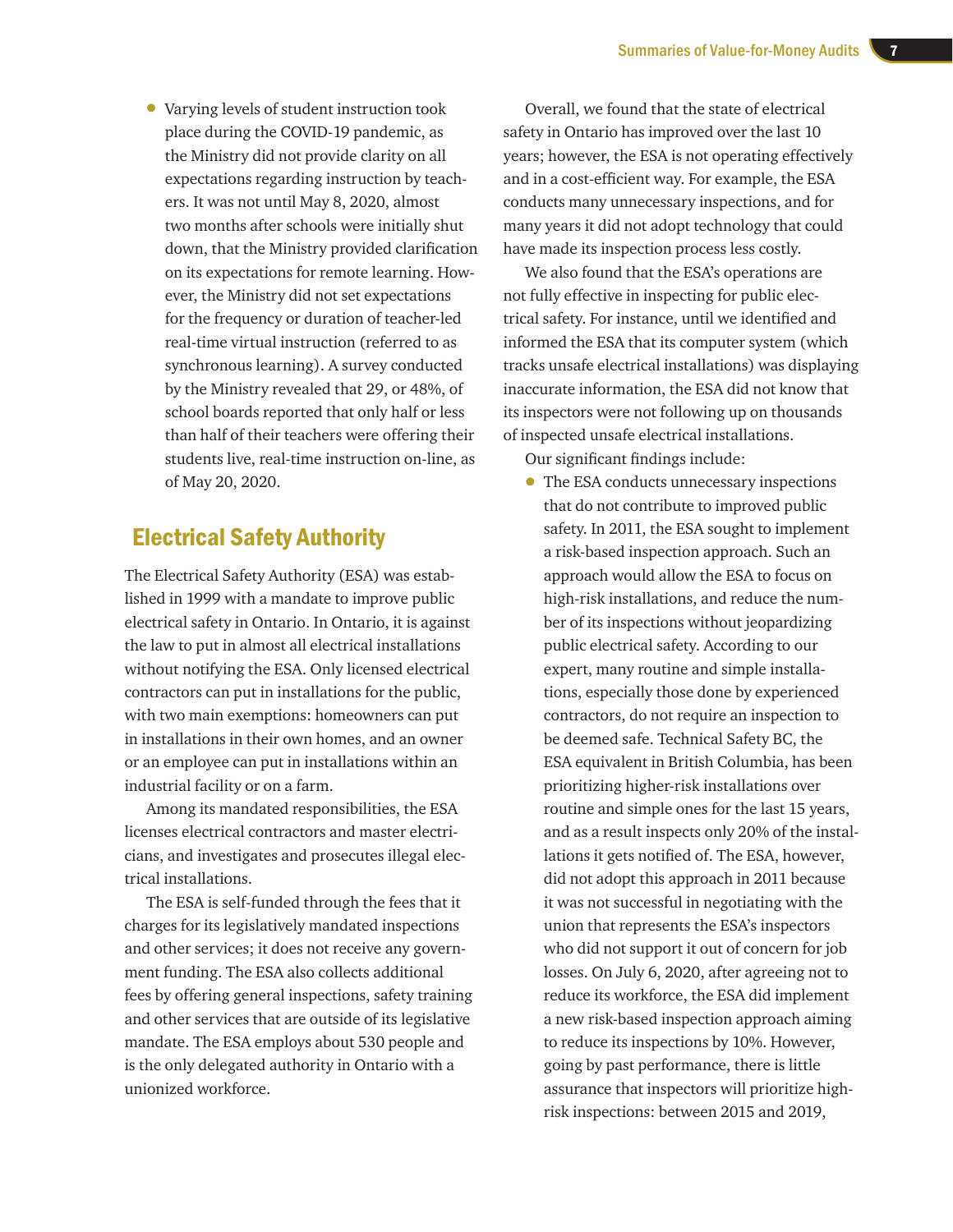of the ESA's 113,000 inspections of simple installations, 45,000 were not required to be inspected according to the ESA and took away resources and time from conducting higher-risk inspections. We further found that prior to July 2020, the ESA had already been informally passing 11% of its inspections without actually conducting them. In essence, the ESA is not reducing its inspections to become more efficient, but will conduct the same number of inspections to continue to generate enough revenue to fund its workforce and operations. Salaries and benefits to fund the workforce totalled about \$89 million in the 2019/20 fiscal year. Inspection fees account for \$90 million, or 80%, of the ESA's total fee revenue of about \$113.3 million.

- The ESA could use technology to make its inspection process less costly. **Many inspections of electrical installations can be done remotely by examining photos or videos of the installation**. This saves inspector travel time and vehicle costs. Electrical safety organizations in many other Canadian jurisdictions, such as British Columbia, Alberta, Manitoba and the Northwest Territories, have been using photos and videos to inspect some installations for years, some as far back as 2010. The ESA has not, however, and began remote inspections only in April 2020, on a temporary basis, as a result of the COVID-19 pandemic. We found, using actual driving distance information reported by all ESA inspectors for the 12-month period from April 2019 to March 2020, that inspectors on average spend about 30% (2.5 hours) of their eight daily working hours in a car, driving an average of about 130 kilometres between inspection sites.
- The ESA could save approximately \$300,000 to \$500,000 annually if it followed the government's meal reimbursement policy. The ESA allows its inspectors to claim daily lunch expenses when they are in the field con-

ducting inspections. The ESA does not use the Ontario government's meal reimbursement policy, which caps lunch reimbursements at \$12.50 (including tax and gratuities). Instead, inspectors are allowed to spend any "reasonable and appropriate" amount on lunch, at their discretion. In the 2019/20 fiscal year, they spent an average of \$20 for each lunch, totalling about \$1.3 million, or about \$4,800 per inspector. About 80% of approximately 40,000 lunch reimbursements in the 2019/20 fiscal year exceeded \$12.50. We estimate that if the ESA had used the meal reimbursement policy's cap in 2019/20, it could have reduced its costs by about \$300,000 to \$500,000 in that year.

## Indigenous Affairs in Ontario

In Canada, Indigenous Peoples are First Nations, Métis and Inuit. According to the last census in 2016, 22% of Canada's Indigenous population lived in Ontario. The nearly 375,000 Indigenous Peoples in Ontario accounted for 3% of Ontario's population. About 15% of Indigenous Peoples live on reserves (lands set aside by the Crown for the exclusive use of Indigenous communities). Many societal and historical issues have led to inequity between Indigenous and non-Indigenous people in Ontario, as well as Indigenous people living on reserve and off reserve.

Indigenous Peoples continue to advocate for their right to self-determination, the elimination of systemic racism, and having a primary role in the development and implementation of programs and services. The Ministry of Indigenous Affairs is responsible for setting priorities and tracking the province's progress in delivering policies and programs effectively to improve the lives of Indigenous Peoples.

Overall, our audit found that the Ministry has neither taken the lead, nor been given the authority required to co-ordinate the province's policies, programs and services for Indigenous Peoples.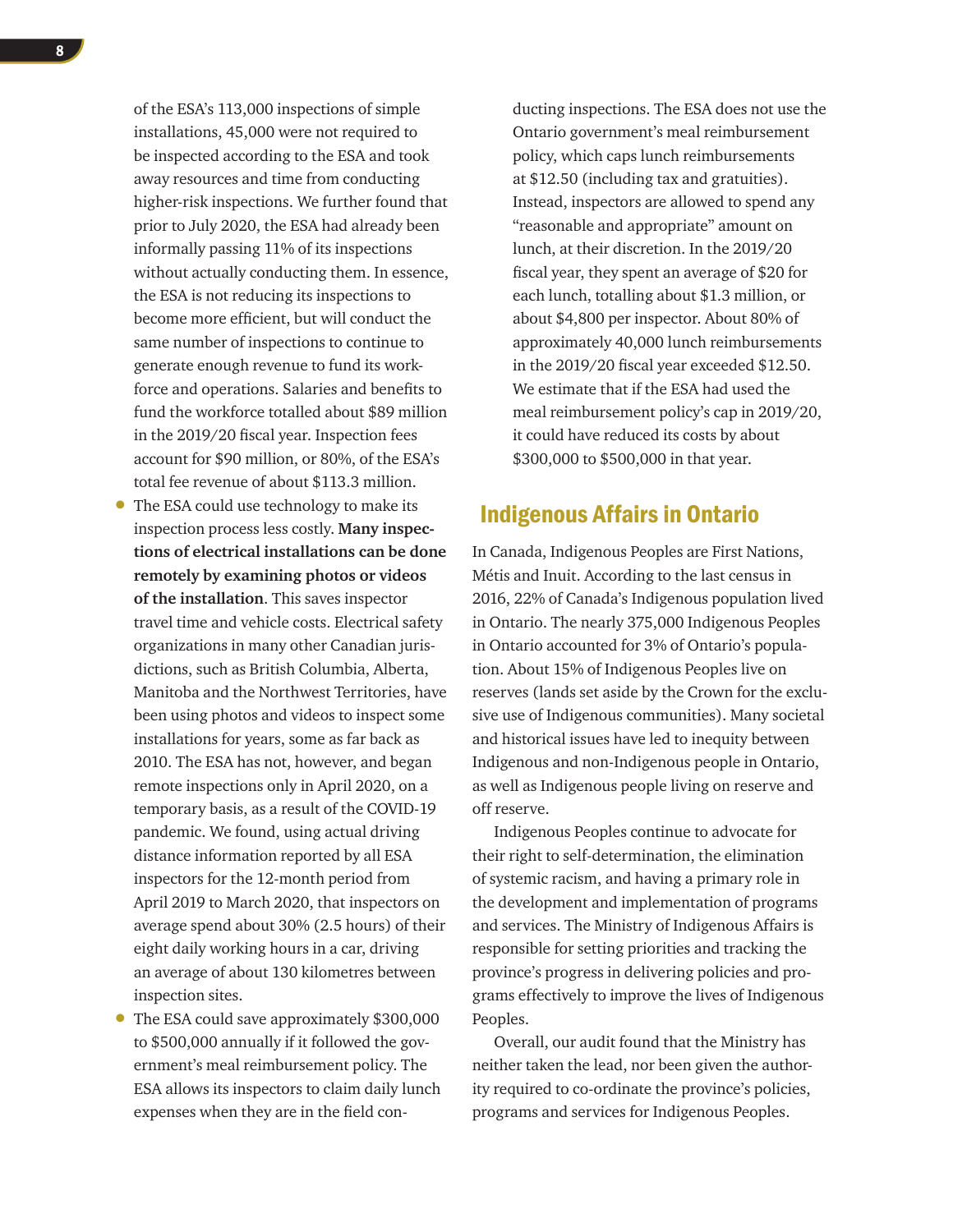Each provincial ministry independently designs and implements its own Indigenous policy initiatives according to its own priorities. Problems with this decentralized approach are compounded by the absence of Ministry oversight.

The following are some of our specific concerns:

- The province is not regularly assessing and reporting on its effectiveness in improving the lives of Indigenous Peoples. Despite committing to publicly report on the progress of Indigenous initiatives in the areas of health, employment, education and justice in response to the 2015 Truth and Reconciliation Commission report, the province has not done so. The Ministry did create reports on social and economic indicators using information from Statistics Canada and other sources in 2016 and 2018, but these reports were never publicly released. Canada, British Columbia and Alberta publicly report on their Indigenous affairs performance measures.
- Neither the Ministry of Indigenous Affairs, nor any other provincial ministry or agency, is aware of all provincial programs and services for Indigenous Peoples in Ontario, and this information is not publicly available. Without comprehensive information on Indigenous programs and services, the province cannot effectively co-ordinate its efforts to improve social and economic outcomes for Indigenous Peoples. The Ministry only posts 11 of the 140 provincial programs designed to benefit Indigenous Peoples on its webpage, and could only provide us with a listing of 30 programs when requested. To compile a complete inventory of all Indigenous programs and services in the province for a five-year period, we had to contact the Treasury Board Secretariat and each ministry separately for the information. As this information had never been compiled before, ministries took up to six months to identify all relevant programs and associated funding for our Office.
- When developing programs and services for Indigenous Peoples, the province does not always engage them to ensure the programs and services effectively meet their needs. Engaging with Indigenous Peoples helps ensure that ministries develop programs and services that more effectively meet the needs of the communities in a culturally appropriate manner. Unlike consultation, there is no legal obligation for engagement when developing Indigenous programs and services. However, engagement is considered a best practice. For example, lack of engagement by the Ministry of Health has resulted in Indigenous people not having access to culturally appropriate health care incorporating traditional healing and translators. The Ministry also did not engage Indigenous Peoples when developing either its 2016 Indigenous affairs strategy or its guide to help other ministries engage Indigenous Peoples.
- The Ministry does not effectively manage its land claims settlement process in an accountable manner. The Ministry does not establish expected timelines, milestones or costs for the settlement of land claims. Further, it does not track delays or identify barriers which could allow it to improve efficiency. A land claim is a formal statement made by a First Nations or other Indigenous community against the Crown (the governments of Canada and Ontario) asserting it is legally entitled to land and/or financial compensation, it did not surrender its original rights to land and resources, or that the Crown has not lived up to its obligations under a treaty. The Ipperwash Inquiry identified delays in the land claims process as "the single biggest source of frustration, distrust, and ill-feeling among [Indigenous Peoples] in Ontario." The 19 land claims we reviewed that the province had concluded took, on average, 22 years to settle.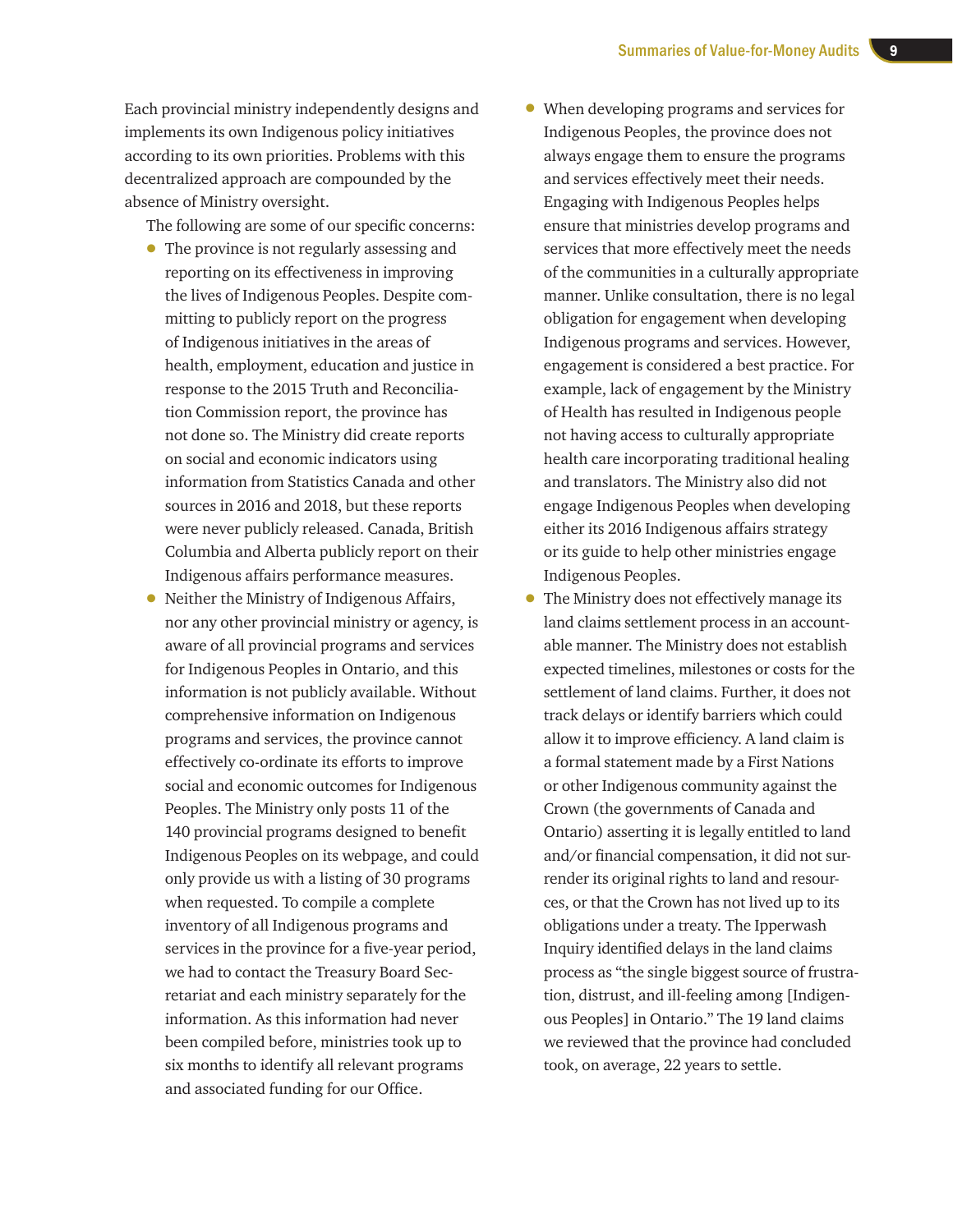## Information Technology (IT) Systems and Cybersecurity at Metrolinx

Information Technology (IT) systems play a vital role in managing day-to-day public transit operations at Metrolinx. In the 2019/20 fiscal year, Metrolinx provided a total of over 76 million passenger trips on eight train lines through 68 GO train stations, on the Union-Pearson (UP) Express and its four stations, and on 44 GO bus routes. IT systems are used to operate critical transit functions such as rail signals, switches and fare payment devices as well as the customer information systems that provide schedule information, service alerts and disruption updates. Metrolinx has various IT systems and websites that are used by its employees for transit operations, and by its customers to plan their trips with information about fares and schedules, and for general inquiry.

Metrolinx also oversees the operation of PRESTO, a fare payment system that has been managed and operated by Accenture under contract since 2006. PRESTO and other fare payment operations are also heavily dependent on IT systems.

During the course of our audit, we noted that Metrolinx began to act on some of our findings. It is in the process of improving contractor oversight processes, including contractors' performance reviews. Metrolinx has also begun to improve IT project management processes, such as documenting project approvals, monitoring timelines and tracking costs. In addition, Metrolinx is in the process of identifying key IT systems to assess impacts to business operations in an event of an outage from a disaster.

Our significant findings include the following:

• Frequent IT incidents caused train delays and cancellations, resulting in lost revenue. Critical transit operations have experienced frequent IT-related incidents, such as network connectivity issues, system malfunctions, software and hardware issues resulting in train delays and cancellations. From January 2015

to January 2020, there were nearly 4,500 GO train and UP Express delays and cancellations resulting from IT software and hardware issues. In that time period, train delays and cancellations attributable to IT incidents have caused customers to be inconvenienced and have resulted in approximately \$450,000 in lost revenue due to refunds through the Service Guarantee Program.

- Eligible customers do not always receive a fare refund as entitled under the Service Guarantee Program when experi¬encing train delays of 15 minutes or more or cancellations that are within Metrolinx's control. We found that although Metrolinx has the technology and necessary data to automatically refund customers who qualify for the program, Metrolinx does not do this. Instead, only those customers who apply for the refund receive it. Of the 4,500 train delays and cancellations caused due to IT incidents, only 23% of the eligible customers applied for the Service Guarantee program for a total refund of approximately \$450,000, with another approximately \$2.2 million of eligible refunds kept by Metrolinx.
- Metrolinx has not consistently tested its IT systems for cybersecurity risk. With the exception of the PRESTO IT system, Metrolinx does not perform regular security scans, such as penetration tests, on selected critical IT systems and websites to identify security weaknesses. We noted that Metrolinx has been subject to cyberattacks resulting in breaches of its customers' personal information.

## Metrolinx Operations and Governance

Metrolinx is a government agency that plays a key role in public transit services in Ontario. Metrolinx operates GO Transit trains and buses in the Greater Toronto and Hamilton Area and the Union Pearson (UP) Express from Union Station in downtown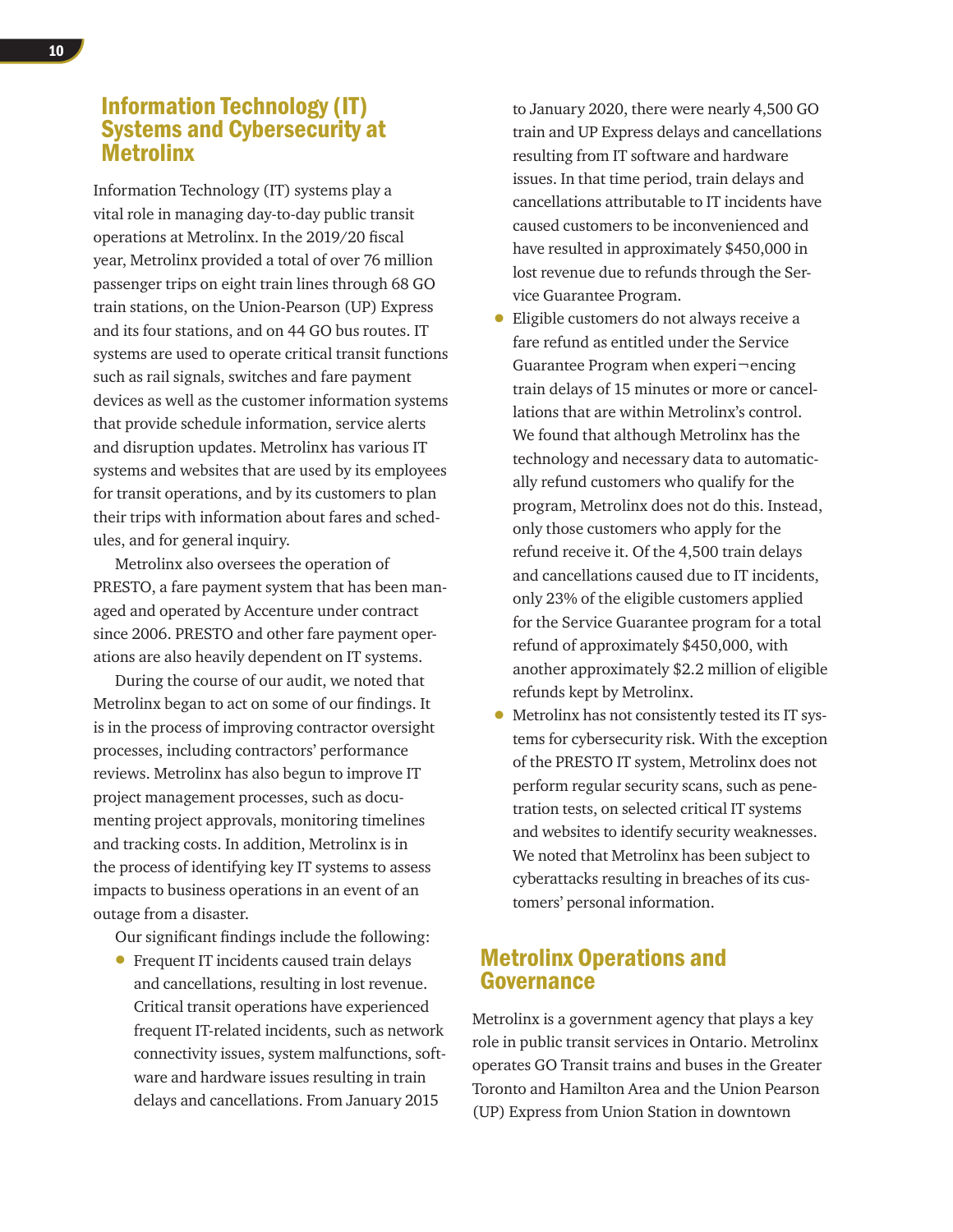Toronto to the Toronto Pearson Airport. It also awards and manages the contracts for the electronic fare system PRESTO.

Regarding its train and bus operations, Metrolinx's on-time performance for GO trains, that is, its ability to keep trains on schedule, has been between 92% and 95% during the last five years, and for buses approximately 95% consistently. Its on-time performance for trains is comparable to that of other transit agencies in the United States and the United Kingdom.

For PRESTO, Metrolinx is highly dependent on its service provider Accenture. The Ministry contracted Accenture in 2006 to build an electronic fare system with capability for flat fares (same fare regardless of the distance travelled) and zone-based travel (fare based on the number of zones crossed in one trip); fare system equipment (for example, tap devices); an initial website; and capability for customer service access such as in-person, via telephone and email. Since 2006, Accenture's scope of work increased to include services including deploying PRESTO on the TTC in Toronto and OC Transpo in Ottawa.

The Ministry's original contract with Accenture totalled \$231.7 million. Metrolinx took over the contract with Accenture in 2011. As PRESTO services expanded after 2012, Metrolinx engaged Accenture for additional work worth over \$1.7 billion under the existing agreement without competitive procurements.

In 2019/20, Metrolinx's total operating costs were \$1.151 billion. As of December 31, 2019, Metrolinx employed the equivalent of 4,197 full-time staff. Since 2014/15, Metrolinx has had increasing operating deficits that have been subsidized by the province. It will face further financial pressure as a result of the COVID-19 pandemic.

On December 18, 2019, the Leader of the Official Opposition in Ontario requested that our Office assess the reasonableness of cost estimates presented to the public under the current and previous governments for rapid transit projects. This request included the Hamilton light rail transit (LRT)

system, which the Ministry cancelled on December 16, 2019. We replied on December 19, 2019 that we were in the process of auditing Metrolinx and we would be reviewing this issue.

Our significant findings include the following:

- Although Metrolinx plans to competitively procure the services Accenture currently provides in anticipation of the PRESTO contract expiration in 2022, Accenture may have an advantage in being chosen for this work. Between October 2019 and April 2020, Metrolinx engaged Accenture, under its existing agreement, to develop and pilot an open payment capability (the ability to use debit or credit cards to tap and pay) on UP Express. Engaging Accenture to deliver the open payment pilot work could likely give Accenture a further advantage over competing service providers when all the PRESTO systems and services are tendered.
- Since the launch of PRESTO in 2010, riders have not yet had two key elements implemented: the convenience of integrated fares across the GTHA, and the ability to use their own debit or credit cards to tap and pay. Metrolinx's vision for integrated fares across the GTHA would allow riders to pay just once when they cross regional and municipal boundaries using different transit systems. However, we found that little progress had been made at the time of this audit.
- The COVID-19 pandemic has had, and continues to have, a significant impact on all areas of Metrolinx's business. In March 2020, Metrolinx reduced services and/or suspended routes on GO trains, buses and the UP Express, as ridership declined by as much as 95% as a result of the pandemic. In September, Metrolinx increased services on both its rail and bus lines as schools and some businesses reopened. While ridership saw a steady but slow recovery, as of September 2020, ridership was still about 90% below Metrolinx's pre-COVID ridership forecast. The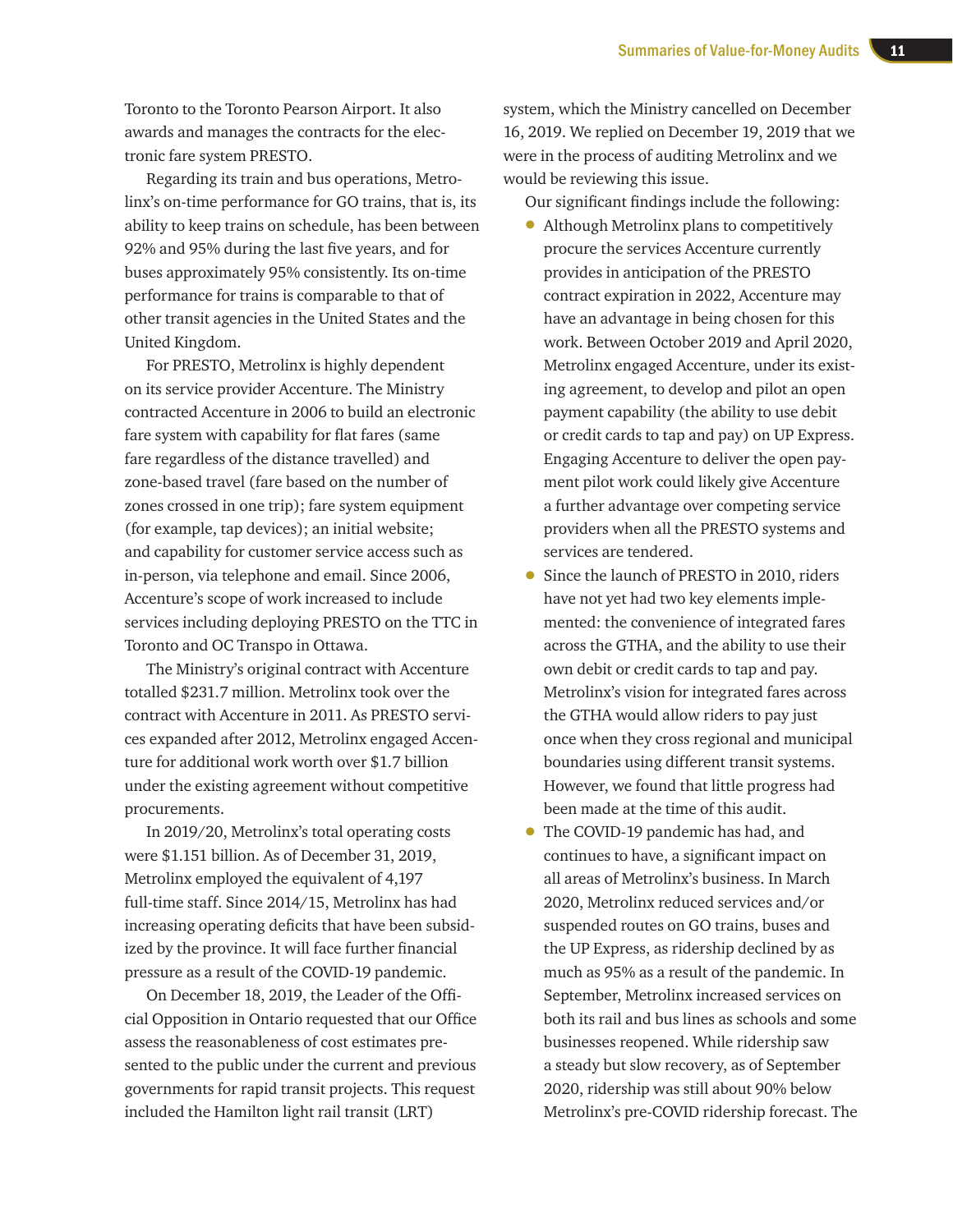preliminary analysis indicated a significant increase in the amount of provincial subsidy Metrolinx will require in 2020/21, of potentially as much as \$600 million above previously approved levels.

• The Ministry of Transportation was aware as early as 2016 that the total cost estimate for the Hamilton LRT would be higher than the \$1 billion in capital costs that the province had publicly committed to funding in 2015, but it did not make this fact public. The \$1 billion was sufficient to cover only the project's initially estimated construction cost. Subsequently, in December 2016, Treasury Board approved a budget of \$2.981 billion for the project, based on estimated costs that included \$823 million in construction costs. In March 2018, Treasury Board approved a revised cost estimate of \$3.659 billion, including construction costs of \$1.083 billion, because the LRT's estimated length had increased. We found that the 2016 and 2018 estimates did not represent the full cost of the LRT and were significantly understated. These estimates were not made public at those times. Based on a detailed review, we found that the \$5.5-billion cost estimate reported by the Minister of Transportation in December 2019, when the project was cancelled, was reasonable.

#### Museums and Galleries

The Ministry of Heritage, Sport, Tourism and Culture Industries provides funding to museums and art galleries to support Ontario's culture sector and the Ministry's overall objective to improve the quality of life of Ontarians, and promote economic growth. In 2019/20, the Ministry provided a total of \$52 million in funding to the Art Gallery of Ontario (AGO), the Royal Ontario Museum (ROM) and the McMichael Canadian Art Collection (McMichael). Each of these organizations is governed by its own legislation that establishes its mandated activities.

Consistent with the traditional role of museums and galleries, these activities include collecting objects and artwork, displaying them, providing education programs related to their collections, and generating public interest in their collections and exhibitions. In 2019/20, these three institutions had more than 2 million visitors.

The AGO, ROM and McMichael are accountable to the Ministry—the ROM and McMichael are board-governed provincial agencies, while the AGO is a transfer payment recipient. Overall, we found that the Ministry can be more effective in its oversight of the museum and galleries.

Our significant findings include the following:

- All three institutions did a good job of safely storing the artworks, objects and artefacts in their collections in line with best practices. All three had sufficient environmental controls and kept their storage vaults at the appropriate temperature and humidity levels. All three also offered a variety of education programs to the public related to their collections.
- None of the three institutions had policies in place to conduct regular inventory checks to verify the existence of the artworks, objects and artefacts in their collections, and none of them routinely estimated the financial value of their collections to assist them to evaluate whether they maintained sufficient insurance coverage.
- The Ministry could not demonstrate why it provides \$21 million in annual funding to the AGO—which is a transfer payment recipient—or what the Ministry's specific objective was in providing that funding, beyond generally assisting the AGO to fulfil its mandate.
- The AGO alone accounted for \$101 million, or 22%, of all income tax certificates issued by the Canadian Cultural Property Export Review Board (CCPERB) for donations made to all Canadian institutions over the last five years. Donations certified by CCPERB provide donors with additional tax advantages compared with those that are not certified by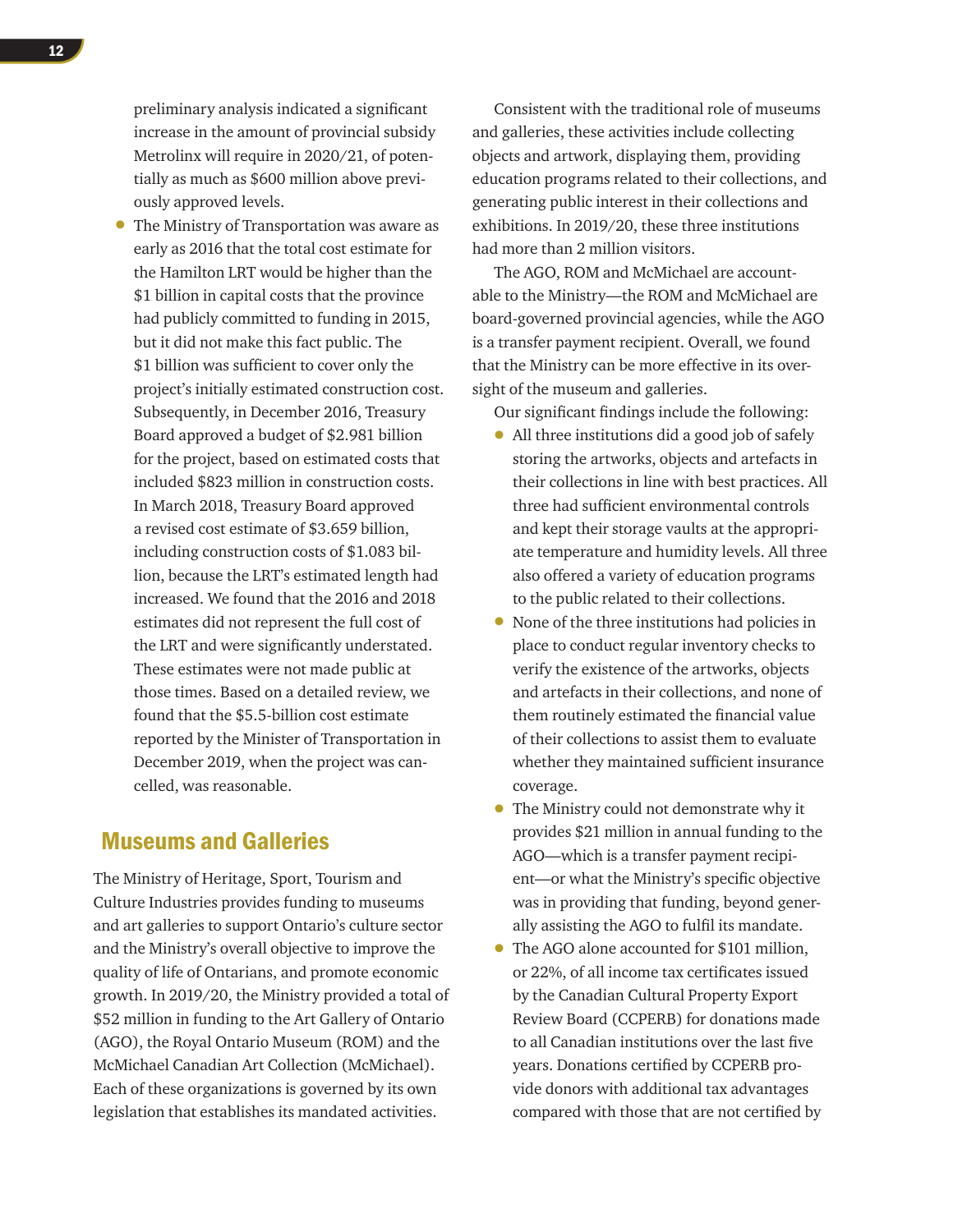CCPERB. Despite the cost to taxpayers of the AGO's acquisitions, we found that the AGO has not displayed the majority of these donations that it has received in the last five years that were certified by CCPERB. In addition, the AGO has not experienced a significant increase in its attendance as a result of these donations.

- We identified weaknesses in the AGO's governance processes where Board members donated artworks to the AGO, but there was no evidence that they declared their conflict of interest or excused themselves during the vote to approve their own donations.
- While management at the museum and the two galleries indicated that it is important to have successful exhibitions in order to draw attention and attendance to their institutions, we found that none of them had an effective process to demonstrate that they select exhibitions that are most likely to be successful. In addition, all three organizations did not assess the cost-effectiveness of their exhibitions. They either did not set targets for the profit or loss they expected their exhibitions to achieve, or had not analyzed the results to identify why they had missed their targets.

## Retirement Homes Regulatory Authority

The Retirement Homes Regulatory Authority was established in 2011 and oversees retirement homes under the Retirement Homes Act, 2010. Through the Act, the Authority has been delegated to promote and enforce consumer protection and safety. The Authority is a self-funded, not-for-profit administrative authority and is overseen by the Ministry for Seniors and Accessibility.

Our audit found that a shift is occurring whereby thousands of beds in retirement homes are being occupied by individuals who have more intense health-care needs than the more active and independent seniors that many retirement homes

were designed for. According to Ontario Health, as of March 31, 2020, of the approximately 38,000 people waiting to be placed in long-term-care homes, 26%, or about 10,000, were waiting in licensed retirement homes.

As of March 31, 2020, there were 770 licensed retirement homes in Ontario with the potential capacity to provide care and accommodation for about 80,000 Ontarians. The 10,000 individuals were housed across all retirement homes, including those that are co-located with long-term-care homes. According to the Authority, 101 or 13% of the licensed retirement homes share a location with long-term-care homes.

According to Ontario Health, in 2019/20 just over 4,000 people who lived in retirement homes were previously hospital patients who were designated as alternate level of care (ALC). Patients designated as ALC are discharged from a hospital because they no longer require acute care but can be in a condition where it may be suitable for them to be in a long-term-care home or other more appropriate alternative settings.

Some of our significant audit findings include:

- The care and accommodation of thousands of former hospital patients in retirement homes are not subject to Authority oversight, nor Ministry of Health inspections. In 2019/20, 4,201 patients designated as alternate level of care (ALC) were discharged from hospitals to retirement homes. Some of these patients stay in retirement home beds under a program subsidized by the Ministry of Health. Neither the Ministry of Health nor the Local Health Integration Networks perform inspections or systematically handle complaints for these subsidized beds to ensure patient security and safety.
- The impact of COVID-19 on retirement homes has been significant, even though they have experienced fewer reported cases and deaths than long-term-care homes. According to COVID-19 outbreak data collected by the Authority, 185 COVID-19 outbreaks were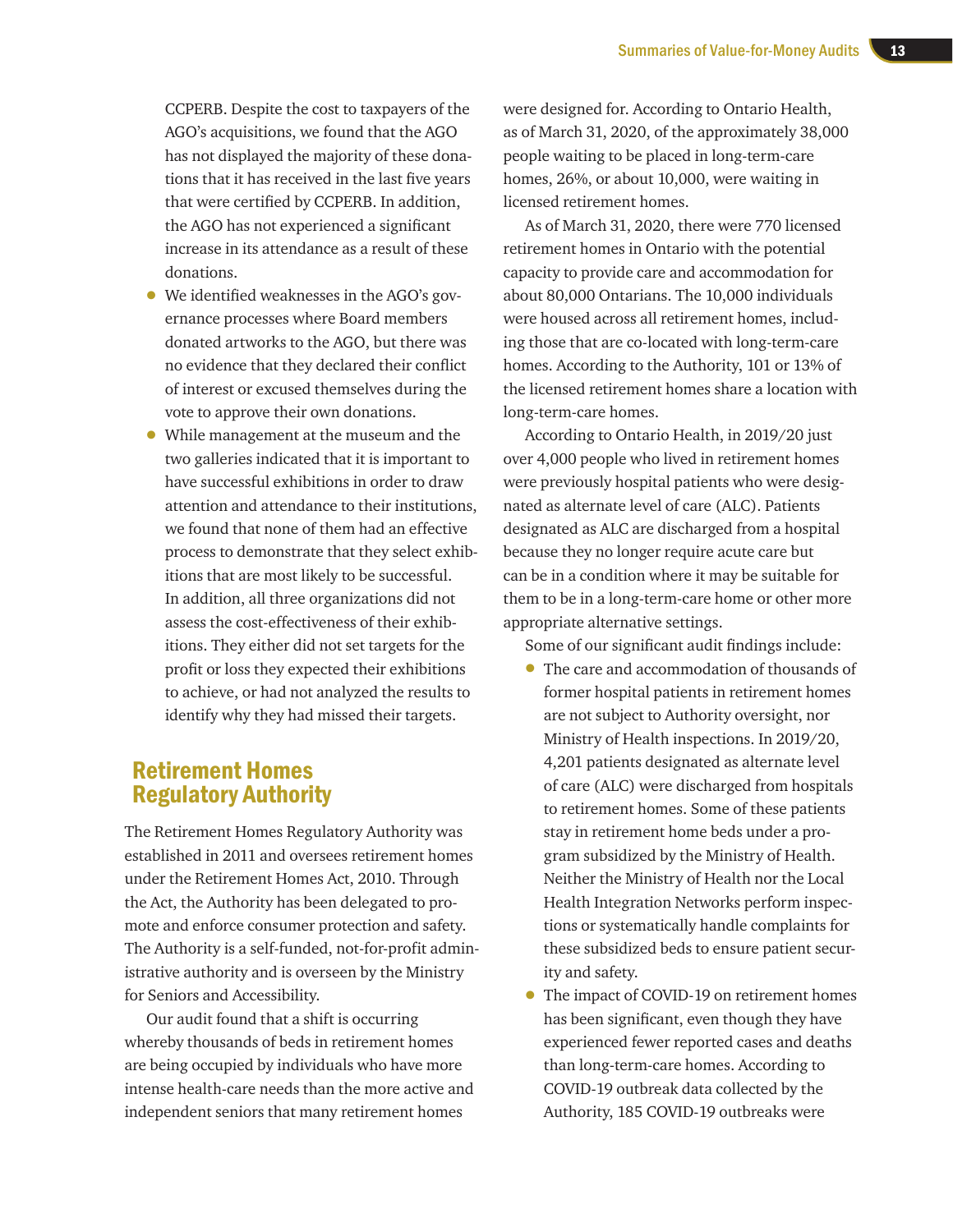detected at 171 licensed retirement homes, affecting 989 residents and 491 staff as of August 31, 2020. A total of 209 residents from 48 retirement homes died.

- Neither the Ministry for Seniors and Accessibility nor the Authority track the number of patients designated as ALC in retirement homes. This meant that we were unable to determine how many of the 209 COVID-19 deaths and 989 infections of residents in retirement homes during our audit were patients designated as ALC.
- Five retirement home operators have still not installed fire sprinkler systems. Another five retirement home operators have indicated to the Authority that they had installed the fire sprinkler systems but had yet to provide the final review report from engineers and municipal inspectors, before installation can be considered complete. As of January 2019, the Fire Code requires that retirement homes have automated fire sprinkler systems installed.

#### Supportive Services for Adults with Developmental Disabilities

Approximately 1% of Ontarians have a developmental disability—a lifelong condition that affects a person's intellectual, social, and/or behavioural development. The Ministry of Children, Community and Social Services funds a variety of supportive services to help adults with developmental disabilities live at home, work and attend school in their communities, and participate in a wide range of activities.

The Ministry funds 316 transfer payment agencies (Service Agencies) to provide supportive services across the province to adults with developmental disabilities. Eleven of these Service Agencies also administer the Ministry's Passport program, which provides funding directly to adults with developmental disabilities to purchase their own supportive services on a reimbursement basis. In addition, nine Service Agencies are designated

as Developmental Services Ontario (DSO) offices responsible for the intake of applicants for supportive services, which includes confirming the applicant's eligibility and assessing support needs.

The Ministry's funding of developmental supportive services programs increased by 49% in the last five years from \$578.7 million in 2015/16 to \$859.4 million in 2019/20. However, due to limited funding, not all people receive all the supports they are eligible for.

The following are some of our specific concerns:

- Credentials of psychologists and psychological associates are not verified, despite the reliance on their assessments to determine eligibility for supportive services. Although Developmental Services Ontario (DSO) relies on psychological assessments to establish eligibility for supportive services, DSO staff are not required to verify that the psychologists or psychological associates completing the assessments are qualified. We found that in 6% of the application files we reviewed, the psychological assessment was either missing, or the qualifications of the psychologist or psychological associate could not be verified with the College of Psychologists of Ontario.
- DSO offices did not have a targeted time frame to complete client needs assessments, and wait times across the province for these assessments were very long. The average wait time for adults in Ontario to receive a needs assessment was 8.1 months in 2019/20, and ranged from 8.1 months to 10.8 months in the last five years. Wait times for needs assessments also vary significantly among the province's nine regional DSO offices. While clients waited an average of 13 months for their needs assessment at the Toronto DSO office in 2019/20, clients at the Northern DSO office in Thunder Bay waited an average of just 3.1 months. How quickly a client receives supports is therefore significantly influenced by where they live.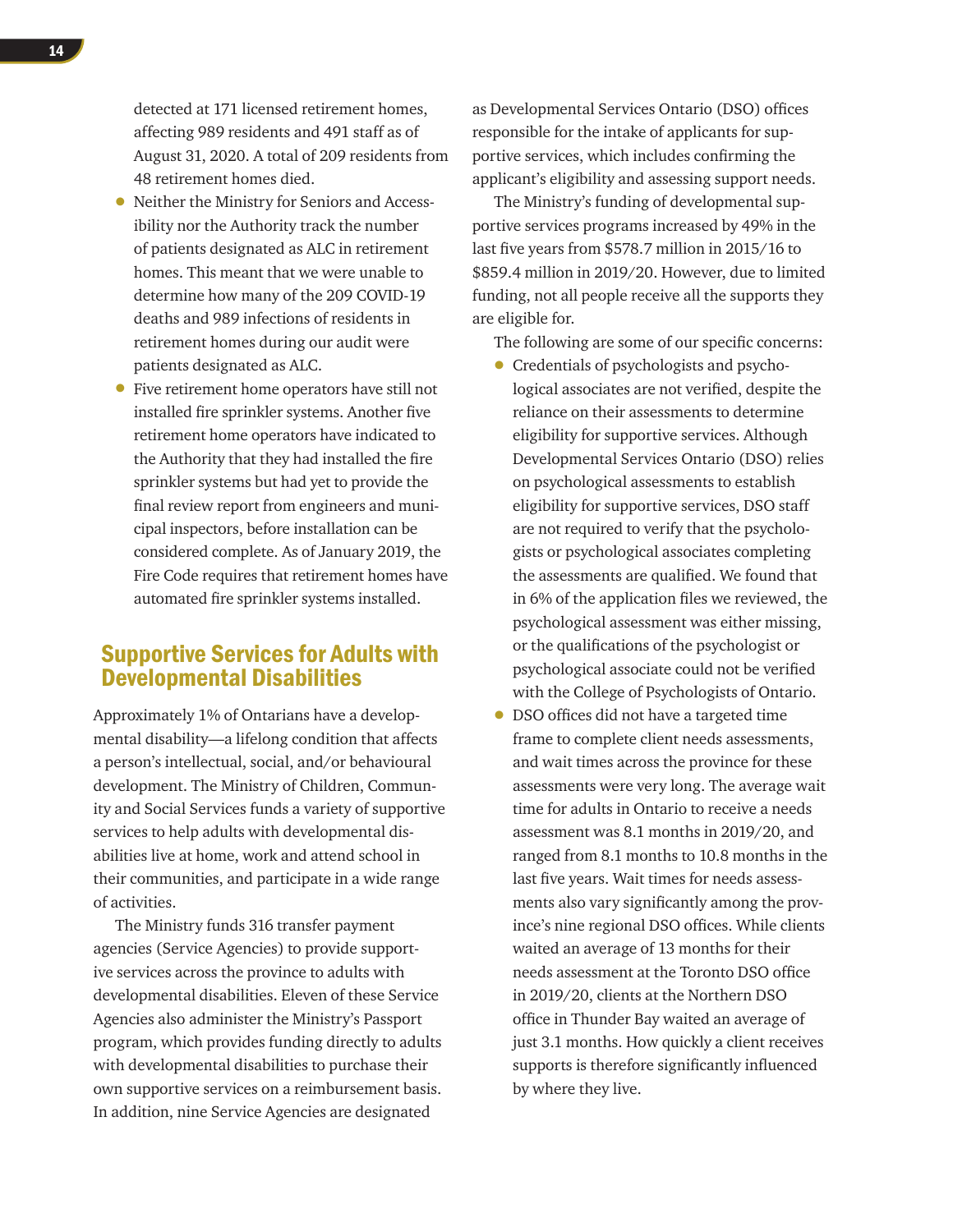- Across the province, the number of people waiting for agency supportive services had grown by 80% in the last five years, from almost 19,000 in 2015/16 to almost 34,200 in 2019/20. The number of people waiting at some DSO offices had grown by more than 100% over the same period—and by 147% at the South East DSO office. The Ministry does not assess the reasonableness of the growth in wait lists at DSO offices to determine whether corrective action is needed to provide equitable access to services across the province.
- Passport recipients are being reimbursed for very expensive professional sports and concert tickets. While Passport funding can be used to attend events to increase client participation in their communities, we found a number of instances where Passport clients were reimbursed for expensive and/or large numbers of tickets to professional sports and entertainment events. This is occurring while the Passport program has limited resources that cannot currently meet the demand for the program. For example, a client spent \$2,214 on two tickets to a Toronto Raptors game and \$2,070 on two tickets for a concert just three weeks later.

#### Virtual Care: Use of Communication Technologies for Patient Care

Virtual care, unlike traditional in-person health care, uses technologies to enable remote communication between patients and health-care providers, as well as between health-care providers. While many of the technologies required to deliver virtual care, such as smartphones, computers and email, have been around for decades, virtual care is still an emerging area of health care.

Although virtual care does not replace traditional in-person care, there has been a significant increase in the interest of virtual care as an option, driven by a public demand for convenience and

timely access to health-care services. Over the last five years, the number of virtual-care visits between physicians and patients through the Ontario Telemedicine Network (Telemedicine Network) has increased by over 250%, from about 320,000 visits in 2014/15 to over 1.2 million visits in 2019/20. Recently, the COVID-19 pandemic has significantly accelerated the increase in demand for virtual care.

The Ministry of Health primarily funds virtualcare services for Ontario patients in three ways: funding to the Telemedicine Network; payment of physician billings for virtual care; and payment to an external service provider operating Telehealth Ontario. In 2019/20, the Ministry provided approximately \$31 million in funding to the Telemedicine Network and spent almost \$90 million on physician billings for care that was provided to patients virtually through the Telemedicine Network. The Ministry also paid approximately \$28 million in 2019/20 to the external service provider operating Telehealth Ontario, a 24-houra-day, seven-day-a-week telephone line that allows callers to ask health-related questions and receive information or advice from a nurse.

Our audit found that although the Telemedicine Network has been around for almost 15 years and the Ministry has initiated health strategies that focus on digital technology in recent years, Ontario's progress on integrating virtual care into the health-care system remains slow. For example, the Ministry had not established any long-term vision or goals and targets, and it only began allowing physicians to bill for virtual-care video visits outside of the Telemedicine Network when necessitated by the COVID-19 pandemic. By comparison, other jurisdictions and private companies have adopted multiple technologies (such as phone calls and secure messaging) that have been working well and are more convenient for patients to access.

The following are some of our significant findings:

• Although the Ministry has initiated digital health-care strategies over the last five years and its 2019 Digital First for Health Strategy